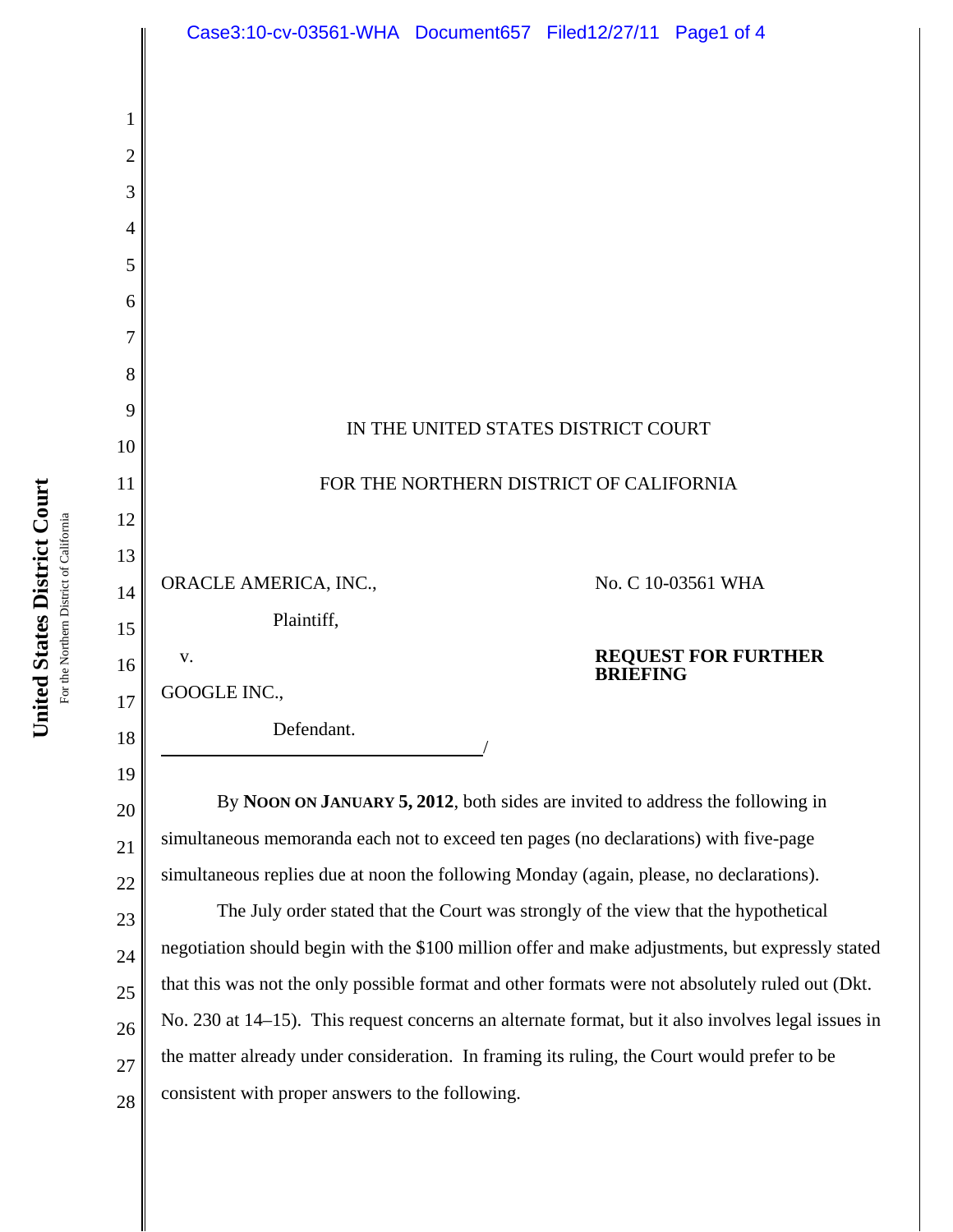## Case3:10-cv-03561-WHA Document657 Filed12/27/11 Page2 of 4

In analyzing the parties' submissions on reasonable royalty issues, the judge would like to have the benefit of counsel's guidance on the extent to which the following approach would be proper under appellate law. Significantly, this approach would *not* place the burden on Oracle to allocate among the items in the \$100 million offer by Sun in 2006. Here are the steps in the possible line of reasoning:

1. Through its econometric and conjoint statistical analyses, Oracle claims to be able to spread the 2011 value of Android across various features. This methodology, standing alone, has not been challenged by Google. These analyses allow Oracle to opine on a value for a particular feature (such as processing time) in the 2008–2011 marketplace and, in turn, opine on the value of that feature to Android (meaning to Google) in 2008–2011. This, of course, is a stand-alone value independent of the 2006 offer.

12 13 14 15 16 17 18 19 20 2. The 2008–2011 value is today an arguable indicator of the value Google would have placed on that feature in 2006. True, it is not a precise value because it derives from data as yet unknown in 2006, but it might be a rough indicator of how vital that feature was expected to turn out so long as the marketplace events, as they eventually unfolded, were reasonably predictable in 2006. For example, if in 2011 we now know that feature X has proven to be extremely important to consumers, then the argument would be that the parties in 2006 could reasonably have expected that feature to turn out approximately this way. This expectation then, in turn, would have informed their 2006 negotiation. Again, so far, this line of reasoning has nothing to do with the \$100 million offer.

21 22 23 24 25 26 27 28 3. The value of a feature must be apportioned among all of the know-how inputs that enabled it. That a license to a particular patent claim in suit is now needed to practice a feature does not justify attributing the entire value of the feature to that patent claim, for other know-how may also be required to practice the feature, such as licenses from other competitors and Google's own independent know-how contribution to developing that feature. Again, the fact that a license to practice an Oracle patent claim is essential to the feature does not justify appropriating the full market value of the feature to that claim. This is a question of apportionment but it differs from the issue of apportionment of the 2006 package.

1

2

3

4

5

6

7

8

9

10

11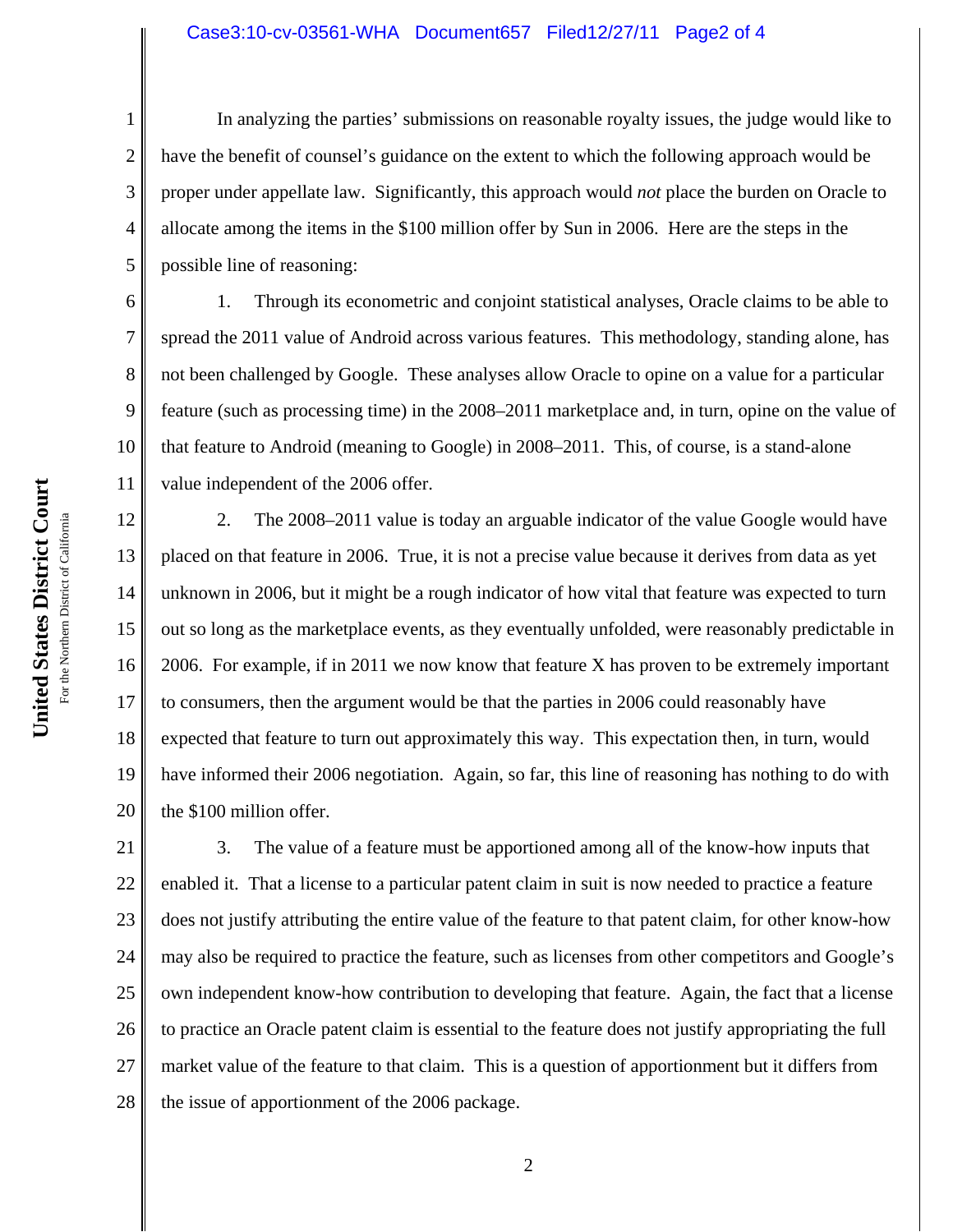## Case3:10-cv-03561-WHA Document657 Filed12/27/11 Page3 of 4

4. Thus, in the 2006 hypothetical negotiation, both sides would be informed, the argument would go, as to the expected importance of a feature but would also be informed as to the relative contribution of the claimed invention in comparison to all *other* know-how needed to enable the particular feature. Only the expected percentage contribution of the claimed invention to the overall expected value would be on the negotiating table.

10 11 12 13 5. Finally, under this line of analysis, the relevance of the \$100 million offer in 2006 would be *defensive*, meaning Google would be entitled to rebut by showing that Sun would not have extracted the vast sums now suggested by Dr. Cockburn because Sun was willing to license, not just the claimed inventions, but the entire package for \$100 million. If Google wishes to argue further that only a small percentage of the \$100 million should be attributed to the claimed inventions, then it would be Google's burden to allocate the \$100 million between the claimed inventions versus the rest of the 2006 package, subject to adjustments for fragmentation and so on.

14 15 16 17 Under this line of reasoning, to repeat, there would be no need for Oracle, in order to meet its initial burden, to allocate the \$100 million among the thousands of items in the 2006 package (or even to address the 2006 offer). Oracle would, on the other hand, have to allocate the value of a feature as between the claimed invention and all other know-how contributing to that feature.

18 19 20 21 22 23 24 25 26 This order does *not* bless this format of analysis (please do not call it "the Court's proposal"), but invites comment on it generally and particularly with respect to: (a) Under appellate law, to what extent are hypothetical negotiators in 2006 allowed to peek into the future to see how events unfolded through 2011? (b) Is it correct that the burden would be on Oracle to apportion the value of a feature as between the claimed invention versus all other know-how contributions to that feature? (c) Is it correct that although Google might raise the \$100 million offer by way of defense, Oracle would have no duty in its case in chief, if it used the above approach to allocate the \$100 million as between the claimed invention versus the many other thousands of items in the 2006 package?

27 28 The above line of reasoning, the Court realizes, is different from the suggested approach in the July 2011 order, which suggested approach was to start with the \$100 million offer and

1

2

3

4

5

6

7

8

9